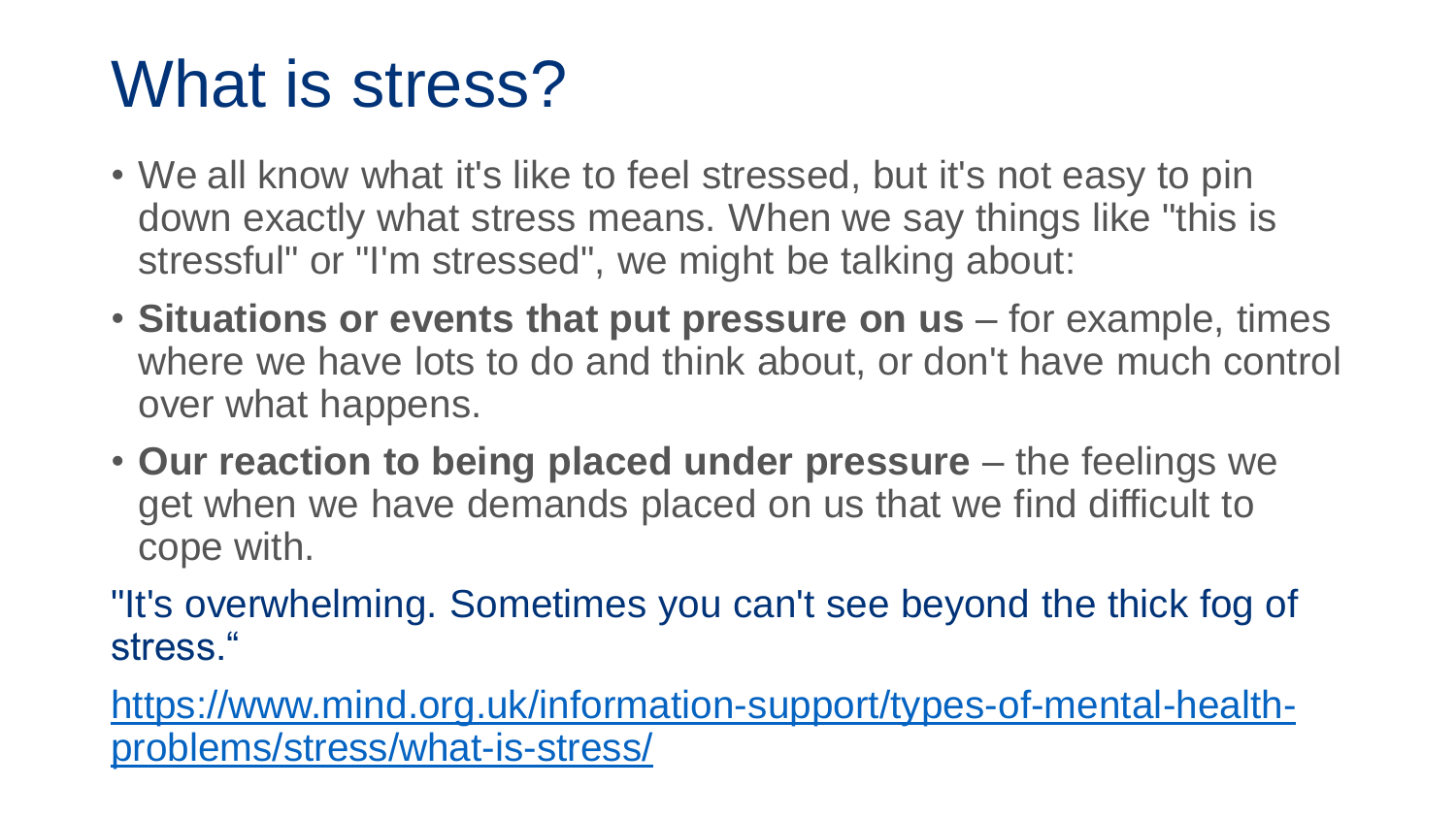# Psychological trauma

• Psychological trauma is damage to a person's mind as a result of one or more events that cause overwhelming amounts of stress that exceed the person's ability to cope or integrate the emotions involved, eventually leading to serious, long-term negative consequences. Trauma is not the same as mental distress. [Wikipedia](https://en.wikipedia.org/wiki/Psychological_trauma)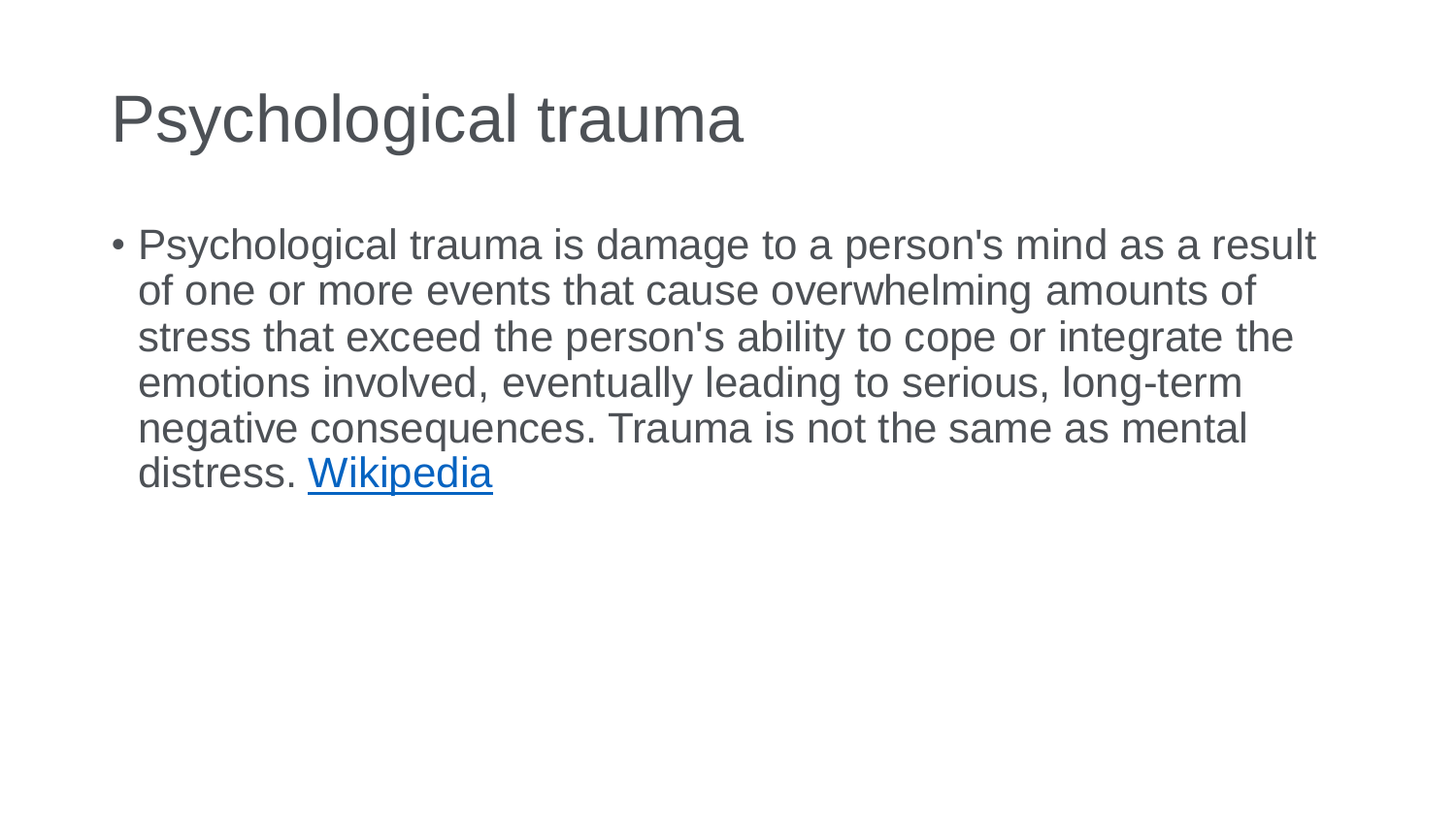

### **Signs of Stress in Adults and Teens**

- Physical signs, such as:
	- Fatigue O
	- Headaches  $\circ$
	- O Digestive problems
	- Body aches O
	- **Dizziness** O
	- Difficulty sleeping O
	- Increased or decreased appetite  $\circ$
- Behavioral signs, such as: ш
	- Inattention to grooming, hygiene or personal care O
	- Increased sleeping O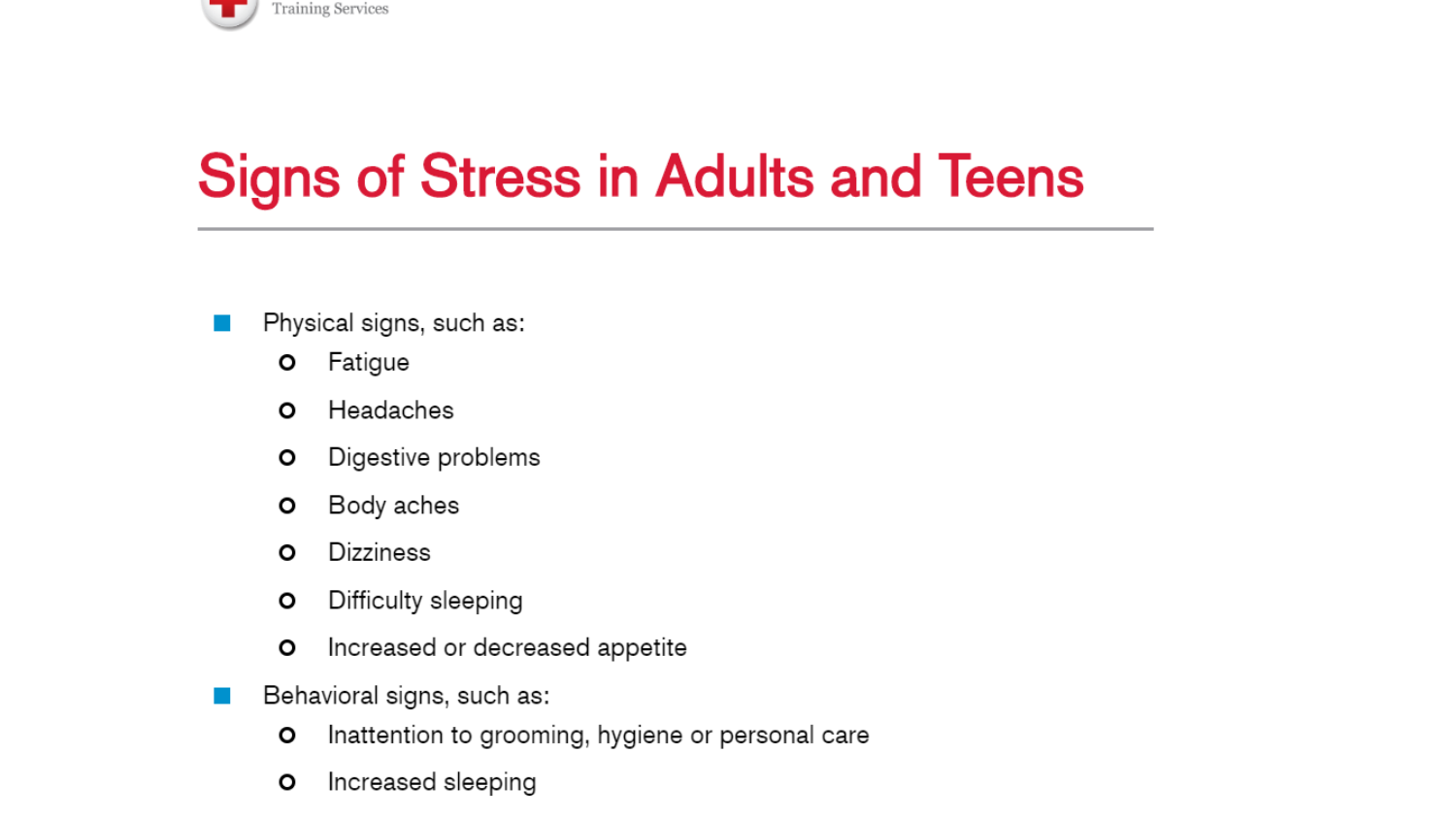- Inattention to grooming, hygiene or personal care  $\circ$
- Increased sleeping O
- Increased isolation or withdrawal from others (e.g., staying in one's room O all day)
- Engaging in self-destructive or risky behaviors  $\circ$
- Increased use of caffeine, nicotine, alcohol or drugs  $\circ$
- Mental signs, such as:

a a

- Difficulty concentrating or making decisions  $\circ$
- Forgetfulness  $\circ$
- Distortion of sense of time O
- Worrying  $\circ$
- Emotional signs, such as:
	- Irritability O
	- Argumentativeness  $\circ$
	- Angry outbursts  $\circ$
	- Crying spells O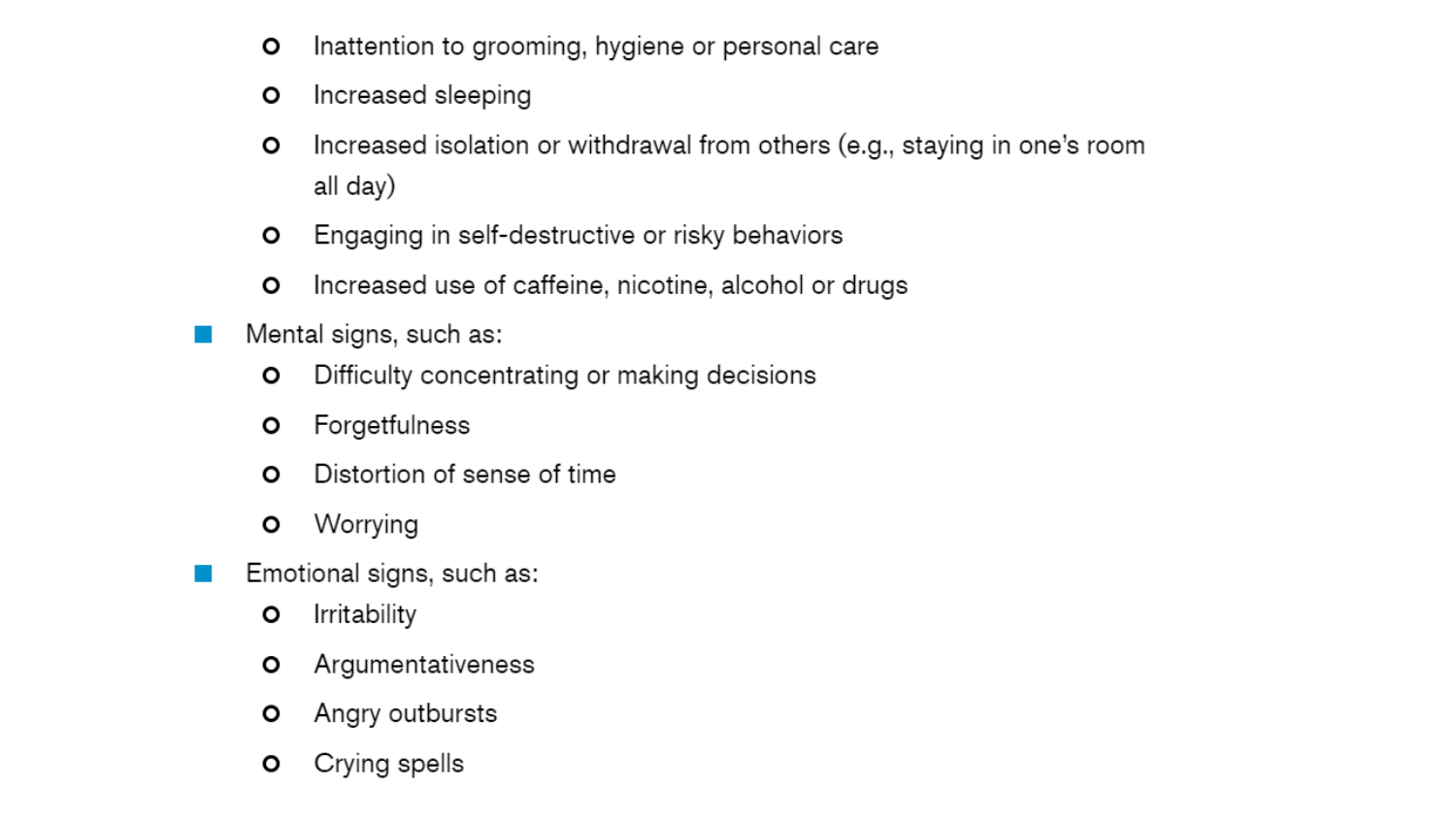#### **Potential Impact of Social Distancing on Older Adults**

The outbreak of COVID-19 may be especially stressful for older adults and may contribute to increased feelings of loneliness<sup>4</sup>. The CDC has provided information on Stress and Coping during the COVID-19 outbreak.

According to CDC, symptoms of stress include:

Fear and worry about your own health and the health of your loved ones

Worsening of chronic health problems

Worsening of mental health conditions

Changes in appetite or sleeping, feelings of hopelessness, difficulty concentrating, these may also mimic symptoms of depression

Increased use of tobacco, alcohol, drugs;

Anger, uncertainty, or frustration

Increased somatic complaints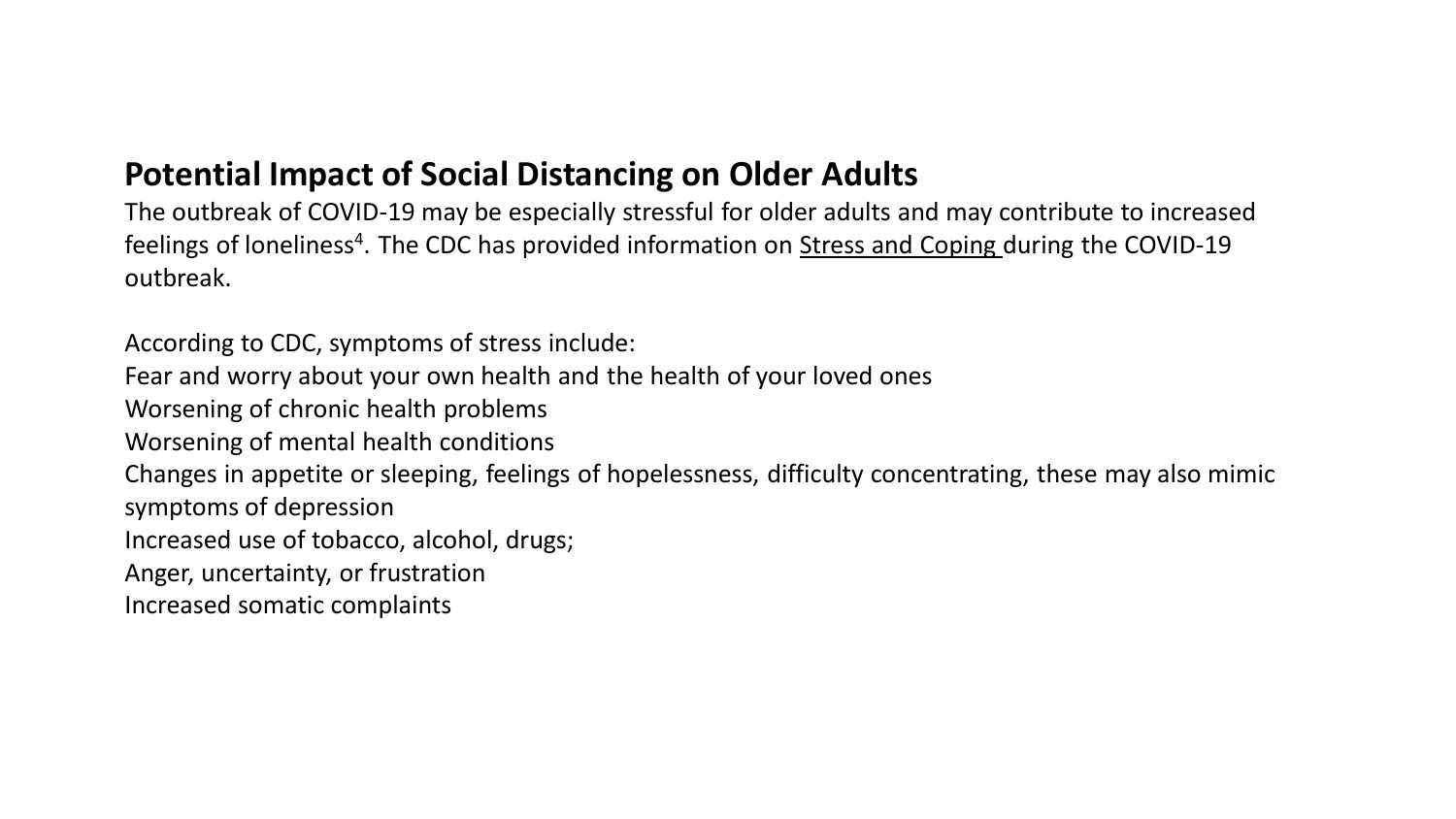

### **Sources of Stress During COVID-19**

Sources of stress during an infectious disease outbreak include:

- Concerns about your health, as well as the health of others.
- Concerns about loss of employment and income.
- Concerns about putting yourself or others at risk through essential actions, such as going to the grocery store or caregiving.
- Concerns about scarcity or an inability to obtain essential items.
- Concerns brought on by the disruption of normal routines.
- Concerns about the effects of measures put in place to limit the spread of disease, such as social distancing and stay-at-home orders.
- Concerns about effects on our family and children.
- Concerns about an uncertain future.
- Vicarious or secondary stress (the mental and emotional stress we experience when exposed to the trauma, pain and fear others have endured).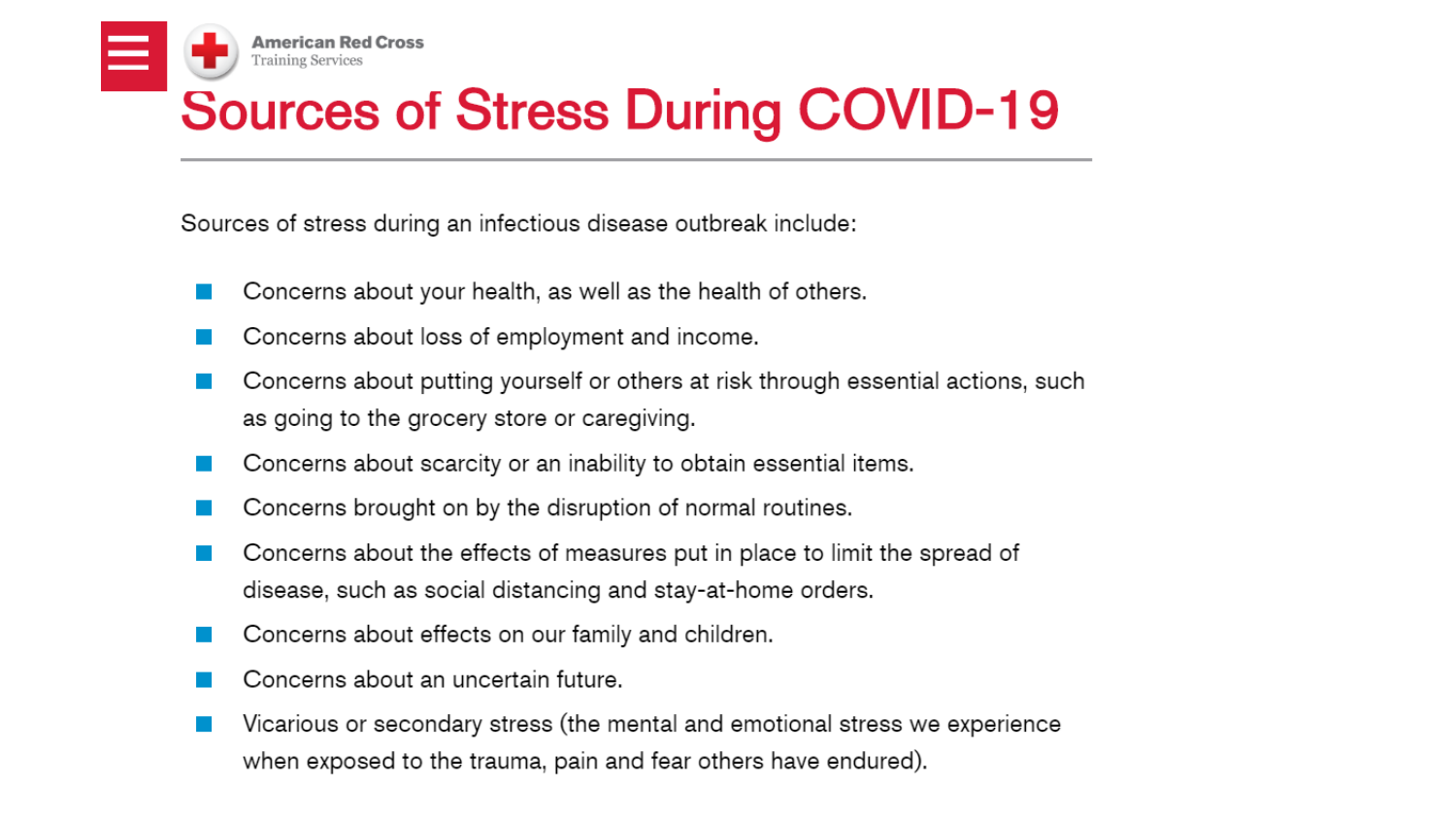# **Sources of Stress During COVID-19** (continued)

Members of the essential workforce may also experience stress related to:

- Leaving their family members to go to work, and returning home.
- Working in challenging settings under challenging conditions.
- Witnessing the effects of the COVID-19 outbreak firsthand.
- Having to self-quarantine daily when returning home from work or from remote work assignments.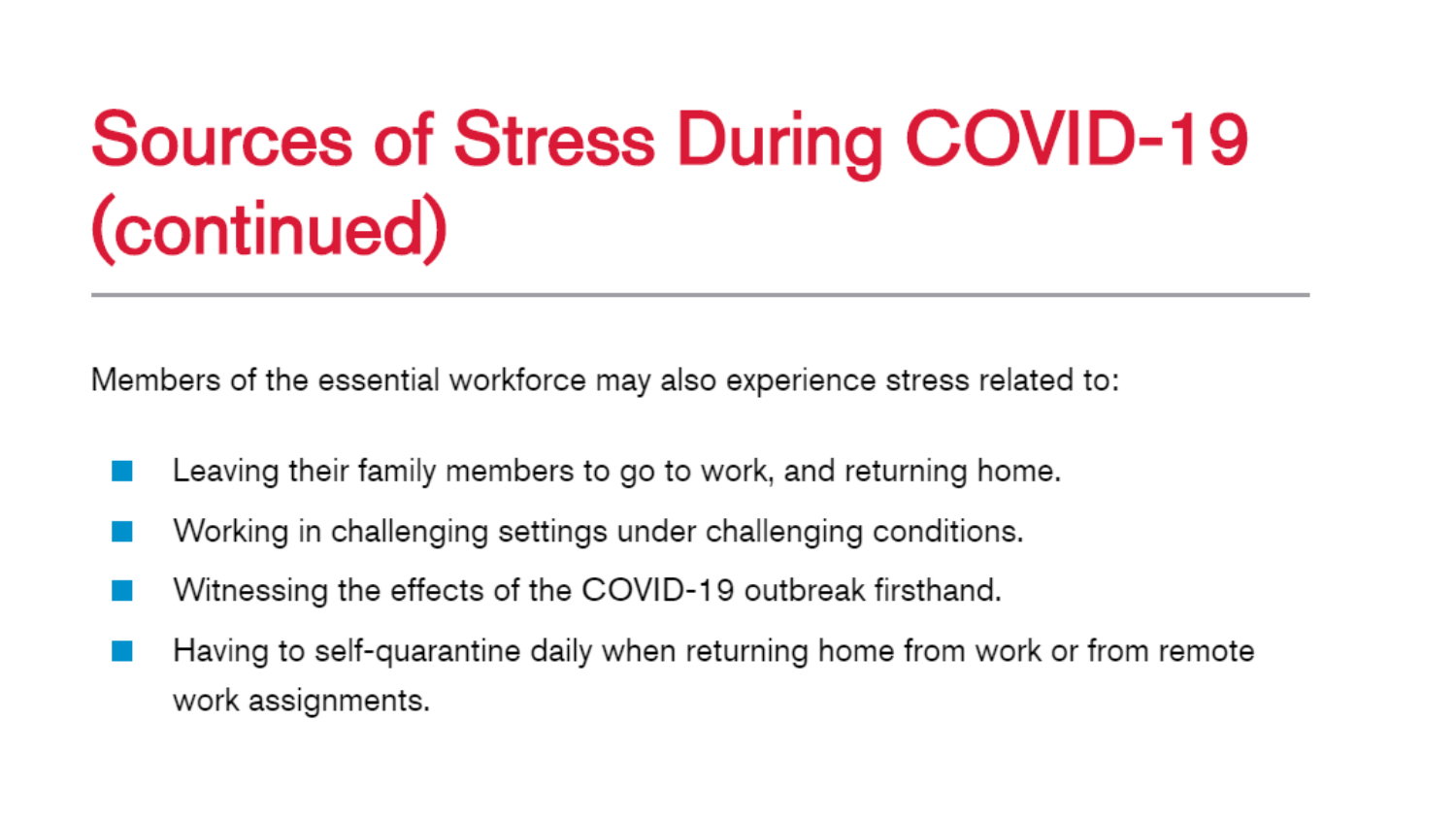

#### You and your coworkers will be affected by COVID-19 and changes to your work.

**IGU OIIGSS DUIIIIY UUVID-**

- Sources of work-related stress during the COVID-19 outbreak include:
	- Concerns about the health of the business, potential closure of the  $\circ$ business, or loss of employment.
	- Changes in your role or job duties.  $\circ$
	- Changes in your hours.  $\circ$
	- Changes in working conditions (e.g., the need to work from home or  $\circ$ practice social distancing in the workplace, the need to work increased hours).
	- Less interaction with, and support from, coworkers.  $\circ$
	- Concerns about exposure to COVID-19 while at work.  $\circ$
	- Concerns about coworkers who have contracted COVID-19, including the  $\circ$ possibility that they may not recover.